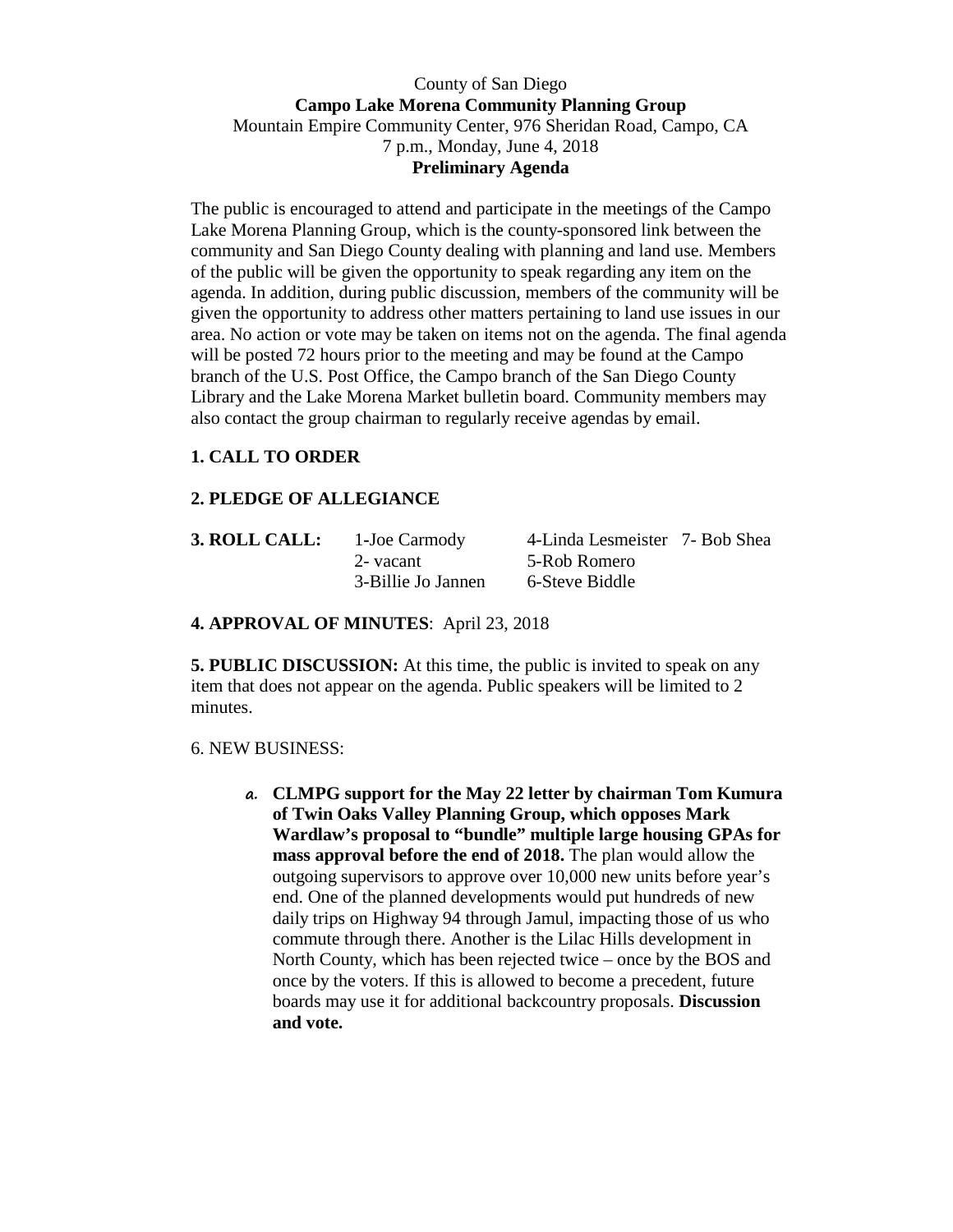### 7. OLD BUSINESS:

- *a***. Review of mission statement and membership of the new ad hoc solar subcommitte chaired by** Joe Carmody and Rob Romero. The committee has met twice since our last regular CLMPG meeting and now suggests a broader mission to address both projects and community policy on industrial solar projects. **Discussion and vote.**
- **b. Review of applicants for Seat 2**. Review applicant to fill the seat for the remainder of the four-year term. The term expires at the end of 2018. **Discussion and vote.**
- **c. Sharon Haven will report on the most recent developments on the Camp Lockett zoning overlay. Information only.**
- *d.* **Standing Subcommittee reports**: Groundwater, Rob Romero; Sewer and Septic, Joe Carmody; Community Economic Impacts, Steve Biddle; Traffic and Public Safety, Steve Biddle.
- *e.* **Chairman's report,** Billie Jo Jannen: There has been no response to my letter to county counsel and Mark Wardlaw about law enforcement support of planning/sponsor groups. I plan to bring this up with Sup. Jacob.

## **8. CORRESPONDENCE AND ANNOUNCEMENTS**

- **a. The Star Ranch vesting and landscape architecture maps** are available, both at meetings and by appointment with the CLMPG chairman. Staff has delayed release of the EIR until it can figure out what type of greenhouse gas analysis large projects should include**. The ranch was offered for sale in an announcement sent out in late November. The Back Country Land Trust and several coinvestors are negotiating to buy it. The proposed plan is still in play and is part of the property offering, but will be abandoned if purchased by trust entities.**
- **b. Plans for the proposed 17-acre industrial solar proposal at 1827 Lake Morena Drive** are available, both at meetings and by appointment with the CLMPG chairman. At the request of the proponent, the project will be reviewed in three phases. The second review will be scheduled when the scoping letter is issued by the county. The third will be a final planning group review when all documents and plans are finalized.
- **c. Letter against project bundling, sent out by Twin Oaks Valley Planning Group**. This is the first formal objection of many that I